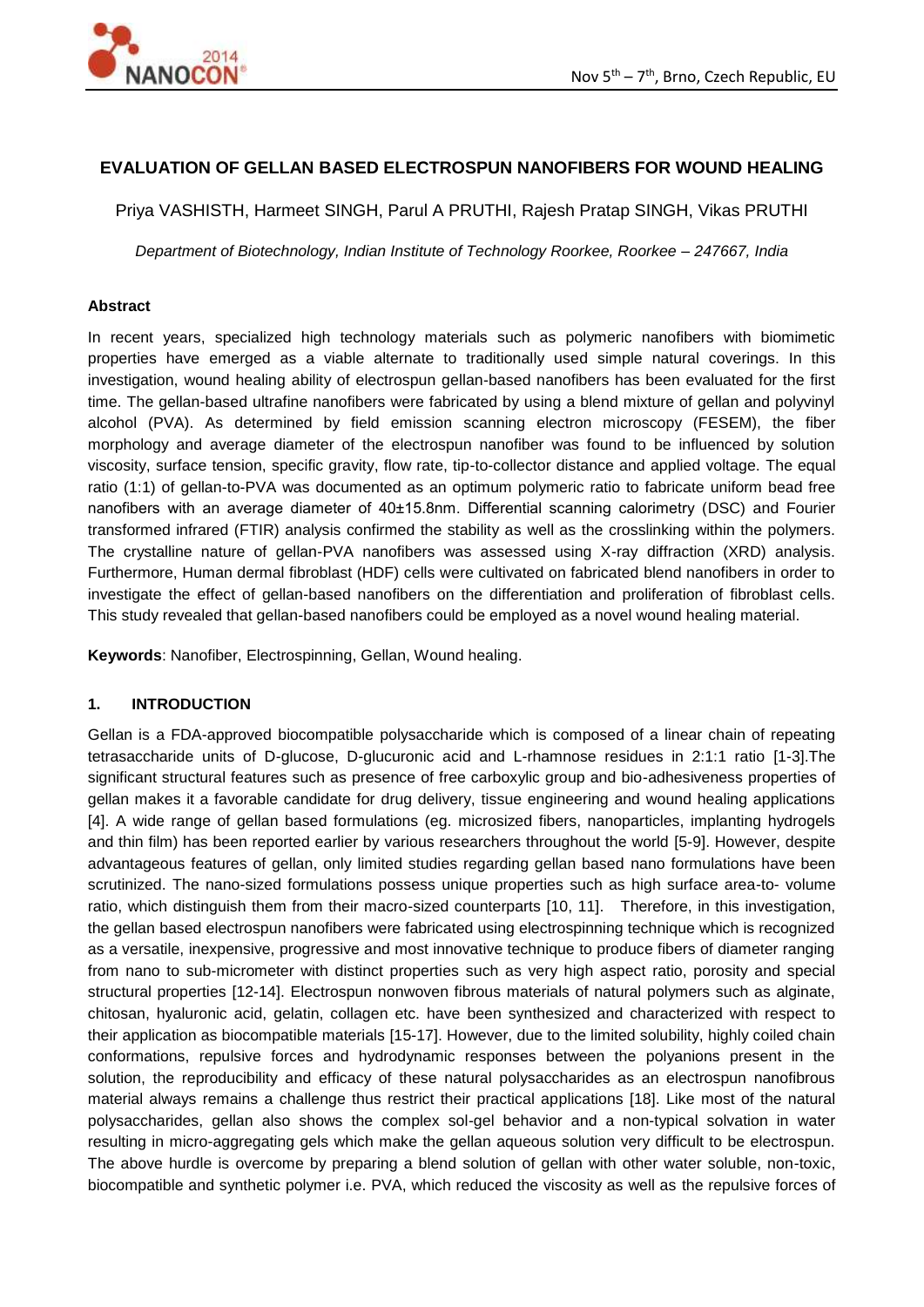

resultant solution. This study provided a detailed insight about the physiochemical properties of gellan which can be exploited for its usage in wound healing.

# **2. EXPERIMENTAL**

Electrospinning process was carried out to fabricate gellan-PVA nanofibers as reported earlier [3]. Briefly, nanofibers' fabrication from the gellan-PVA blend solution were done at fixed electrospinning parameters (Voltage=21kV; Feeding rate=0.1ml/h; Tip-to-collector distance=18cm; PVA concentration=10 wt % and 1.5 wt% concentration of gellan). The nanofibrous samples were then subjected to morphological analysis using FESEM. IR absorptions of test samples were obtained at a resolution of 4 cm<sup>-1</sup> in the scanning range of 4000-500 cm−1 . For thermogravimetric analysis the precisely weighed samples were heated from 25°C to 500°C at a scanning rate of 10°C/ min under a nitrogen gas atmosphere. The physical state electrospun nanofibers assessed using XRD analysis. For cytocompatibility evaluation, the sterilized nanofibrous formulations were seeded with HDF cells (1×10<sup>5</sup> cells ml−1) along with DMEM medium. The cell morphologies for each sample were first observed through scanning electron microscopy.

## **3. RESULTS AND DISCUSSION**

## **3.1 Physiochemical characterization of electrospun gellan-PVA nanofibers**

The scanning electron micrograph of gellan-PVA blend nanofibers fabricated at equal ration of gellan and PVA is shown in Figure 1. The nanofibers were successfully electrospun at 1.5wt% concentration of gellan blended with 10 wt% concentration of PVA. The corresponding histogram (Figure 1) depicted the average diameters of about  $40 \pm 15.8$  nm for gellan-PVA nanofibers



**Fig. 1** FESEM micrographs and corresponding diameter distribution histograms of gellan–PVA electrospun nanofibers. Scale bar = 1µm

The FTIR spectrum (Figure 2A) of gellan-PVA nanofibers confirmed the presence of -OH interactions between gellan and PVA which were found to be in agreement with the findings of Sudhamani et al. (2003) who indicated similar interactions in gellan-PVA blend films [19].

Differential scanning calorimetry (DSC) revealed the thermal stability of gellan-PVA nanofibers (Figure 2B). The thermograms of gellan-PVA nanofibers exhibited a single decomposition peak at 306 °C with the shifting towards higher temperature as compared to the native gellan. This shifting characterizes the increased thermal stability of blend nanofibers which could be due to the formation of interpenetrating polymer network structure.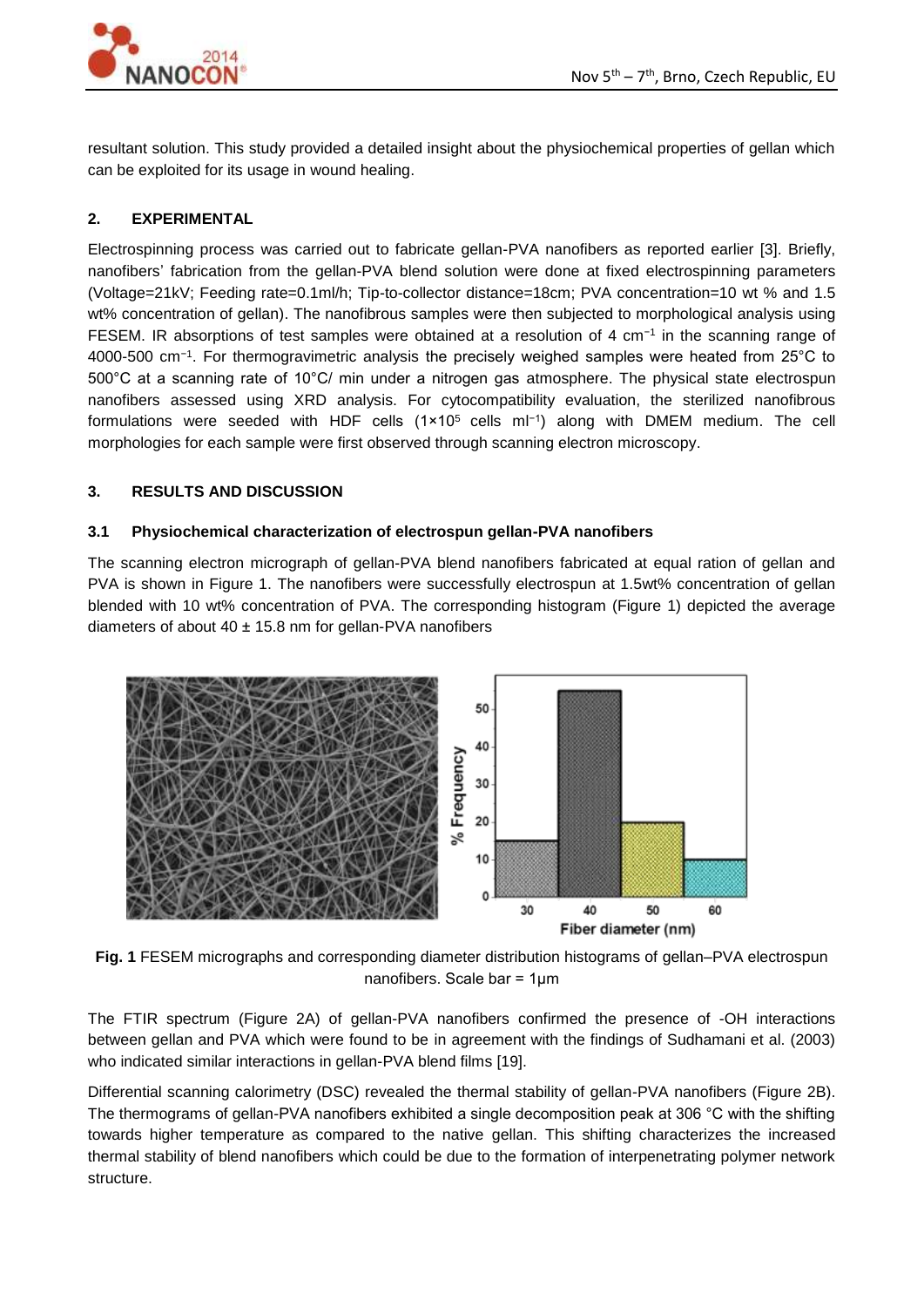The XRD spectrum of electrospun gellan-PVA nanofibers were found to have intense peaks at around 20 = 60° and 74°. The obtained sharp peaks indicated the crystalline nature of fabricated nanofibers as compared to native gellan and PVA. It is significant to state that the XRD data confirmed the realignment of gellan chains as well as the presence of interactions between gellan and PVA molecular chains.



**Fig. 2** (A) FTIR, (B) DSC and (C) XRD spectra of (a) raw gellan (b) raw PVA (c) gellan-PVA physical mixture and (d) gellan-PVA nanofibers

## **3.2 Cytocompatibility studies**

The cytocompatibility of gellan-PVA nanofibers was analyzed by observing the morphology, adherence and proliferation of HDF cells on it (Figure 3). The nanofibrous scaffolds showed improved adherence, penetration, proliferation and migration of cells within the scaffolds in a similar manner to native extracellular matrix (ECM). The large surface area of nanofibers is thought to responsible for providing high cellular binding sites which in turn encouraged the enhanced adhesion of cells on electrospun nanofibers.



**Fig. 3** FESEM micrographs of HDF cells after 24 h of cultivation on (a) control (b) gellan based nanofibers

## **CONCLUSION**

In this investigation, the gellan-PVA blend nanofibers were successfully fabricated using a facile electrospinning approach. The developed nanofibers exhibit good uniformity, structural integrity and cytocompatibility. The nano-topographical features of electrospun gellan-PVA (such as high surface area to volume ratio) are believed to responsible for enhanced adhesion and proliferation of human dermal fibroblast cells. This property of fabricated nanofibers could be exploited for its usage for skin tissue regeneration or wound healing. In addition, the low fabrication cost of gellan-PVA nanofibrous scaffolds make them easy to process and scale-up in industrial sectors.